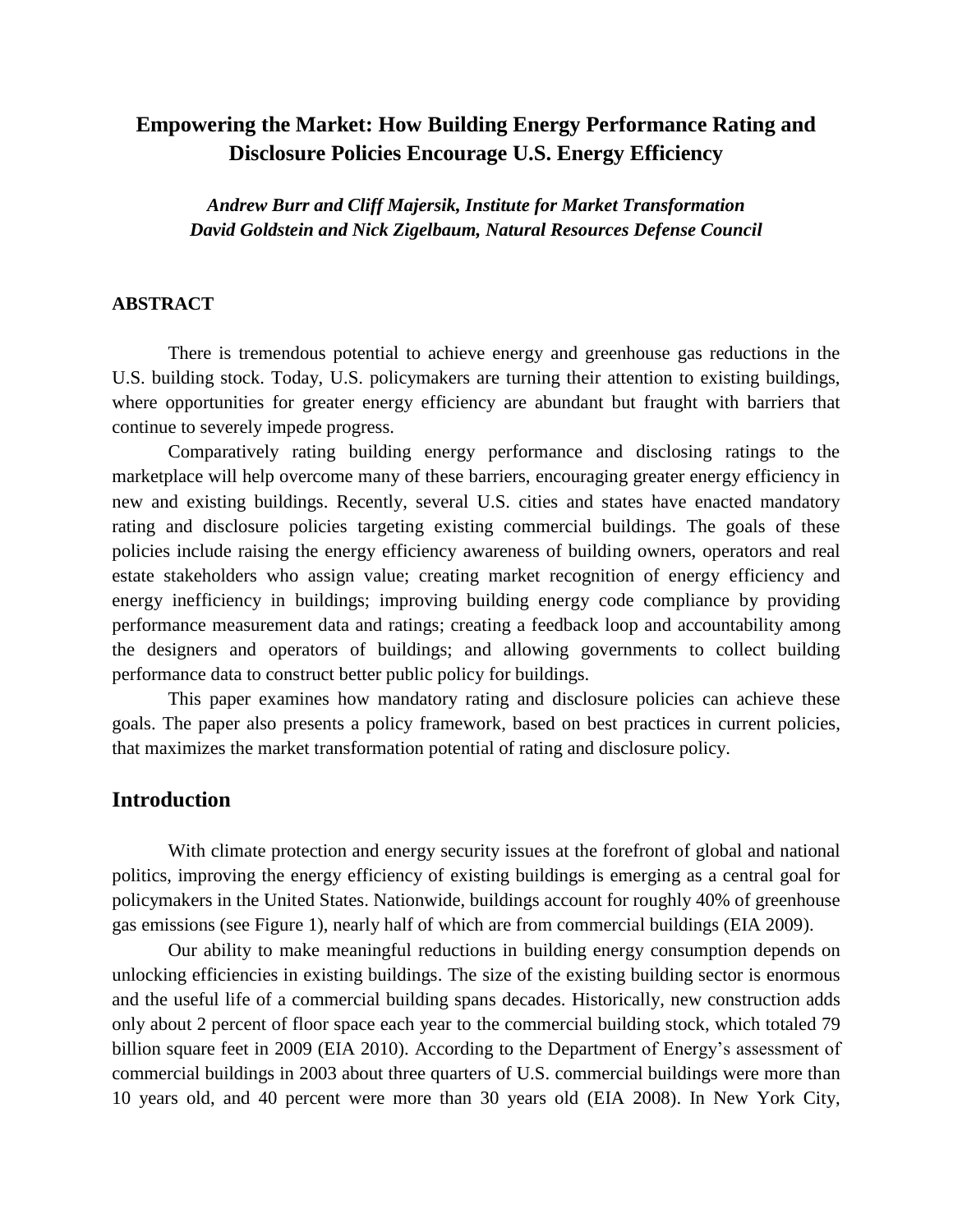commercial and multifamily buildings account for 80 percent of greenhouse gas emissions and \$15 billion per year in energy costs, and 85 percent of those buildings will still be in use in 2030 (NYC 2009). For better or worse, the buildings of today are the buildings of tomorrow.

Creating regulations to improve the efficiency of U.S. buildings is difficult politically and unpopular with building owners, many of whom are indifferent to energy efficiency or unaware of efficiency benefits. Financial incentives offered by governments and utilities are unlikely to transform markets without policy support. Even so, improving the energy efficiency of buildings is one of the most cost-effective methods to reduce overall energy demand and cut energy bills for consumers. So how do we bridge this gap?

An emerging policy solution is to comparatively rate and disclose the energy performance of buildings. Rating and disclosure policies can unleash the market's ability to encourage efficiency improvement by improving building energy transparency. Currently, real estate consumers cannot easily assign value to building efficiency because efficiency indicators are insufficient and the flow of information between parties is restricted. Overcoming this communicative barrier will make efficiency and inefficiency plainly visible in the marketplace and allow the market to reward efficient buildings with more business.

There are other applications for rating and disclosure policies. Greater building energy transparency will lead to a greater understanding of building performance by architects, building engineers and building operators, helping close the gap between designed and actual performance. Local governments can use efficiency data to baseline the efficiency of regional building stocks and craft effective policies based on those assessments. Over the long-term, efficiency ratings have the potential to increase building energy code compliance.

Several U.S. states and cities, including California, the District of Columbia and New York City, have enacted commercial rating and disclosure policies. Each policy is unique in its scope and requirements. We propose a policy framework modeled on best practices from each of these states and jurisdictions.<sup>1</sup> This framework maximizes the market transformation potential of rating and disclosure policy.

## **Rating and Disclosure Policies Encouraging Market Transformation**

Rating and disclosure policies do not inherently improve building energy performance. Instead, they create favorable market conditions for building efficiency investment. Rating and disclosure policies can encourage greater energy efficiency in buildings by:

- 1) Increasing transparency in commercial real estate markets, allowing comparative valuation of building efficiency
- 2) Allowing governments to assess building stocks and create better energy solutions
- 3) Creating a building performance feedback loop and accountability among building designers, engineers and operators

 $1$  None of these policies are fully implemented, making analysis on policy effectiveness impossible.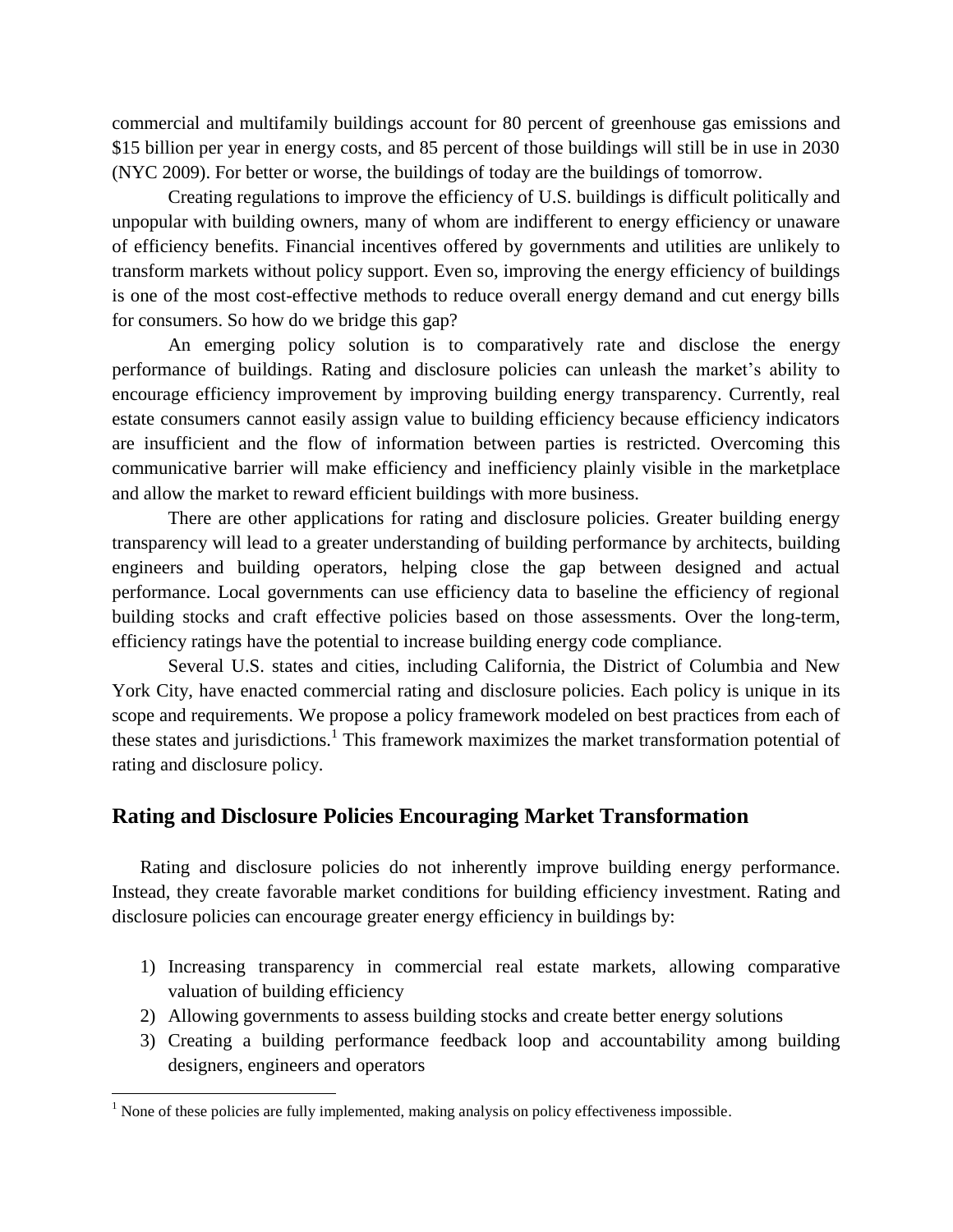4) Improving building energy code compliance

**Increasing Transparency in Commercial Real Estate Markets.** Information is a critical component of consumer choice. Without credible and accessible information, consumers cannot compare products. And if consumers cannot compare products, their ability to make intelligent purchasing decisions is diminished.

This is the situation in commercial real estate markets, where prospective investors, tenants and lenders have virtually no way to differentiate between efficient and inefficient buildings.<sup>2</sup> In fact, most building owners have never measured the relative efficiency of their buildings, and many believe their buildings are more efficient than they truly are (Choi Granade et al. 2009, 62). Without ratings to verify and compare efficiency, building consumers cannot assign value to efficiency. As a result, there is little demand in the market for energy-efficient buildings and little competition between owners to improve building efficiency. Essentially, there is no market for efficiency.

Despite this situation, there is a clear financial upside to efficiency for many building stakeholders and untapped benefits waiting to be released by market forces. For owneroccupiers, increasing energy efficiency reduces utility costs and increases profitability. For investment owners, increasing efficiency can lower tenant utility bills, increasing the marketability of rentable space. These competitive advantages can translate into benefits with investors and lenders, such as higher building sale prices and better financing terms. Ultimately, as demand for efficient buildings increases, less-efficient buildings will come under competitive pressure to improve their energy performance. The result is a virtuous cycle where the efficiency of the existing building stock continuously improves as owners vie for competitive advantages related to energy efficiency (See Figure 2).



#### **Figure 2: Rating/Disclosure Cycle of Improvement**

Source: Institute for Market Transformation

 $2$  This is also the situation in the U.S. residential sector as determined by the Recovery Through Retrofit Report, released Oct. 2009 by the Middle Class Task Force and the Council on Environmental Quality. See [http://www.whitehouse.gov/assets/documents/Recovery\\_Through\\_Retrofit\\_Final\\_Report.pdf](http://www.whitehouse.gov/assets/documents/Recovery_Through_Retrofit_Final_Report.pdf)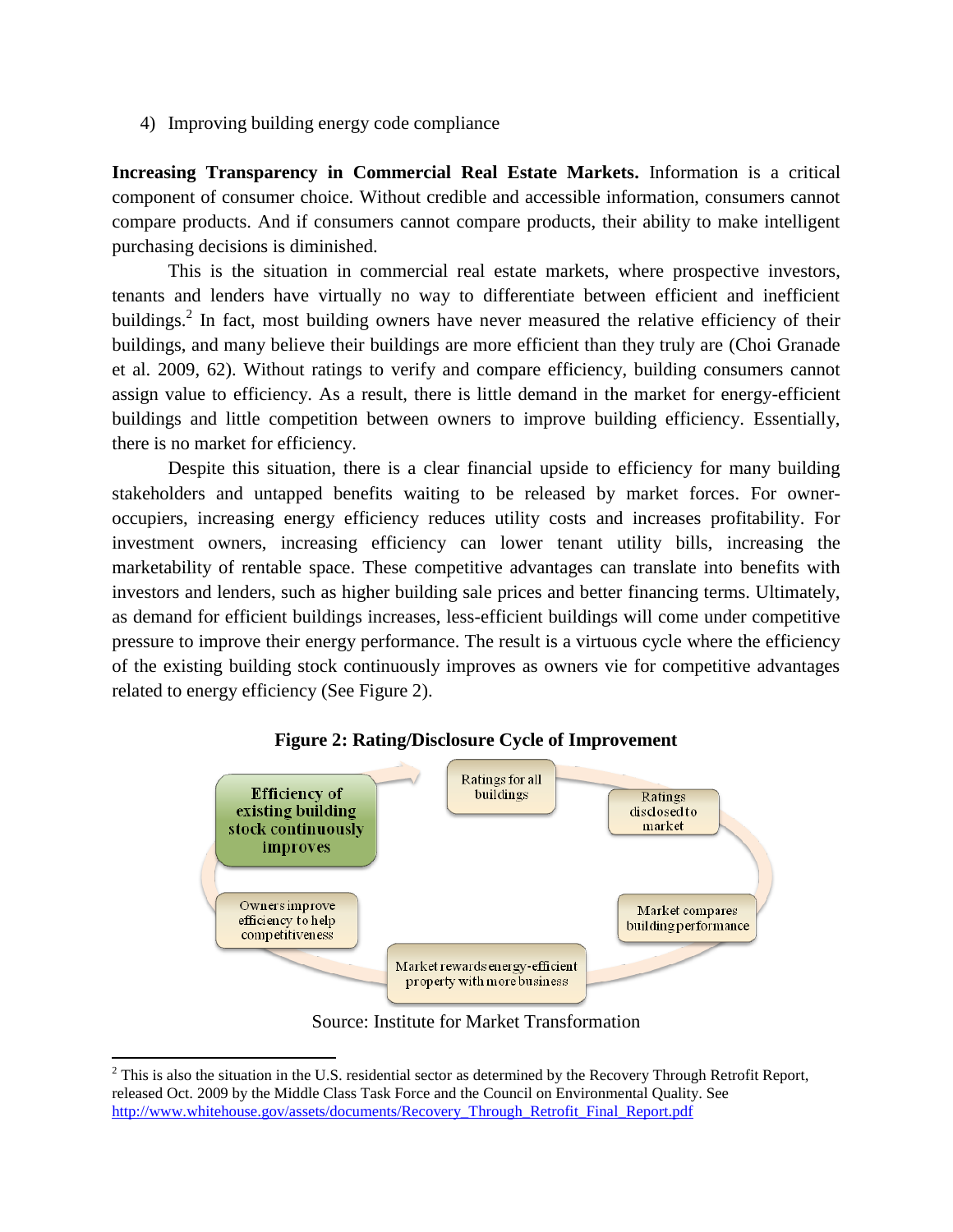Since 2008, six studies have been conducted on the market demand for energy-efficient commercial property in the United States<sup>3</sup> (see Figure 2). Presented here in aggregate, the studies compare rental rates, sales prices and/or occupancy levels between Energy Star-labeled buildings $<sup>4</sup>$  and non-labeled buildings.</sup>



**Figure 3: Market Premiums of Energy-Efficient U.S. Commercial Property**

Source: Eichholtz et al. 2009; Fuerst et al. 2009a; Fuerst et al. 2009b; Miller et al. 2008; Miller et al. 2009; Pivo et al. 2009; Wiley et al.

All of the studies indicate statistically significant, competitive advantages for the efficient buildings, suggesting that the cycle of improvement has already begun. Notably, these premiums exist in the current real estate market where performance rating and disclosure is voluntary, and disclosure is likely limited to only the most efficient buildings. As ratings for less efficient buildings are disclosed to the market according to state and local policies, competitive advantages for buildings with better ratings could become more pronounced.

**Government Capturing Efficiency Ratings.** Rating and disclosure policies present an opportunity for governments to collect building efficiency data and study the performance of their building stocks. Governments can analyze ratings to identify broad efficiency trends, estimate energy savings, set efficiency goals, evaluate the effectiveness of other building-related policies and target incentives at subsets of buildings that are underperforming, improving or top-

l

<sup>&</sup>lt;sup>3</sup> Three studies (CoStar Group/USD, Eichholtz/Kok/Quigley, Fuerst/McCallister) used property data from CoStar Group; the Pivo/Fisher study used property data from the National Council of Real Estate Investment Fiduciaries; the CB Richard Ellis/USD study used property data from CB Richard Ellis; and the Wiley/Johnson study used an undetermined property data source. Please see full studies for control variables.

<sup>&</sup>lt;sup>4</sup> The U.S. Environmental Protection Agency's Energy Star label is used as a proxy for efficiency. The Energy Star label is a voluntary recognition of the top 25 percent most energy-efficient properties in the United States.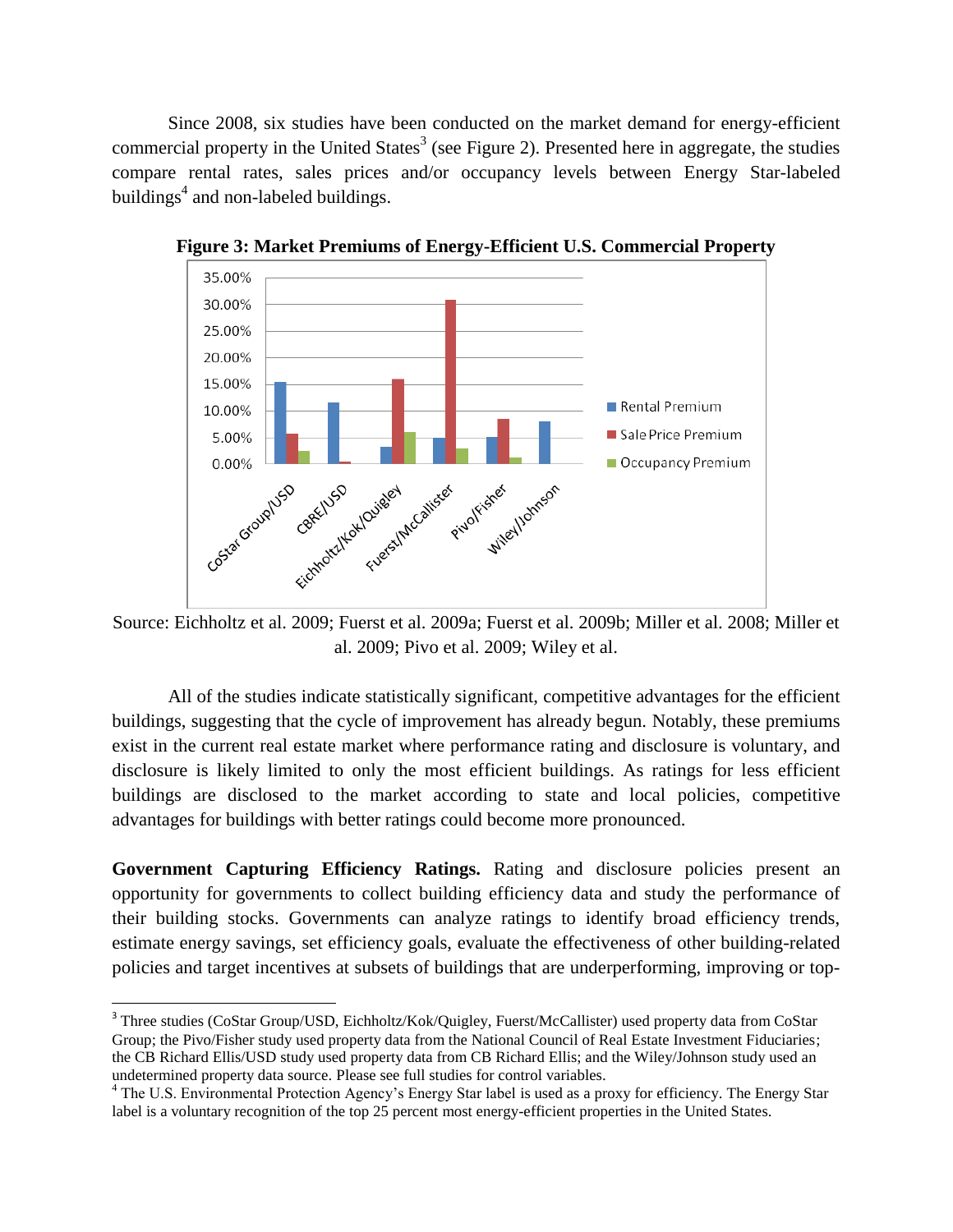achievers. Aggregate ratings for building stocks may even spur building efficiency competition among cities, regions or nations.

**Creating a Feedback Loop and Accountability for Building Stakeholders.** Many people are responsible for the energy performance of a building: the architects and engineers who design; the contractors who build; the facility and property managers who operate; and the tenants who occupy and use energy. Too often, there is little dialogue and accountability between these parties related to energy use. Building operation assumptions made by architects and engineers are frequently different from actual operation, creating a split between expectation and reality.

Comparing operational and asset ratings for a single building can help identify discrepancies in energy performance.<sup>5</sup> Analyzing this performance gap can give architects and engineers a deeper understanding of how their buildings are operated, and educate operators on intended use. In this context, asset and operational ratings can help align modeled energy performance, which often underestimates energy consumption, with actual performance. Integrated design – the practice of convening all parties prior to the start of a project – remains a best practice and a potential solution to address the performance gap.

Ratings will also increase the accountability of designers and operators for poorly performing buildings, particularly if ratings are disclosed publicly.

**Improving Building Energy Code Compliance.** In the long-term, ratings may help improve building energy code compliance, which is very poor in many parts of the country. Outcomebased energy codes, where code compliance is based on verified building performance rather than prescriptive or performance-based energy codes, is one logical application. Code officials could use operational ratings to determine compliance, saving them time and reducing inspection costs, assuming ratings are appropriately aligned with the needs of inspectors.

In the near-term, publicly disclosing asset ratings alongside operational ratings could improve compliance by increasing accountability and transparency.

## **Background on U.S. Commercial Rating and Disclosure Policies**

**State and Local Policy.** As of May 2010, a total of six U.S. states and major cities have enacted commercial rating and disclosure policies. They include the states of California and Washington, the District of Columbia, and the cities of Austin, Texas; New York; and Seattle, Wash. (see Figure 4 for a timeline of events). Policy details are presented in the next section. Additionally, several states and cities are actively considering rating and disclosure policies, including Illinois, Maryland, Massachusetts and Oregon, and the cities of Portland, Ore., and San Francisco, Calif.

 $<sup>5</sup>$  Operational ratings indicate actual building energy performance using utility bills. Asset ratings indicate the</sup> intrinsic efficiency of a building's physical characteristics and systems.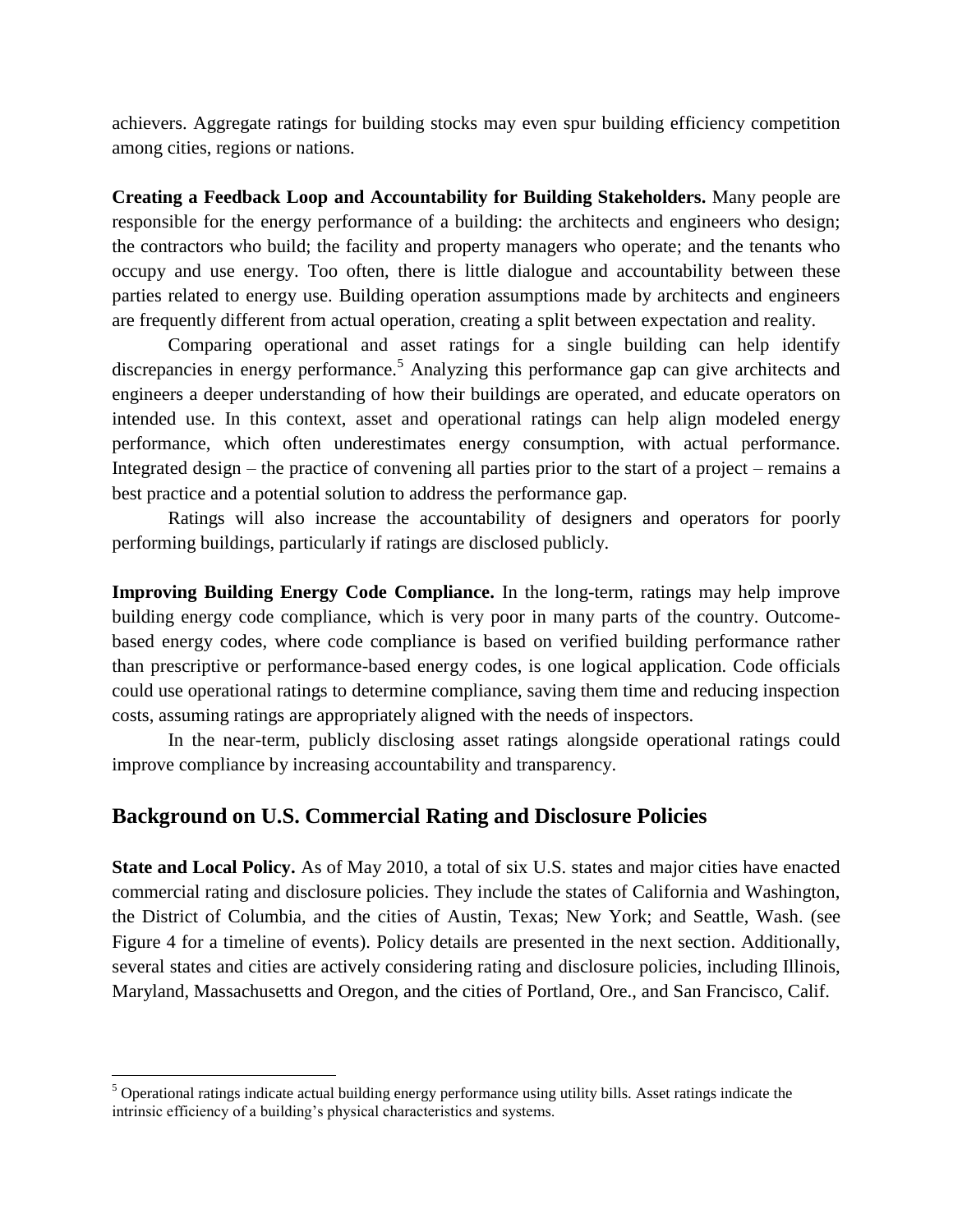**Federal Policy.** The United States has no federal policy related to building energy rating and disclosure, however there has been recent action in government agencies and the U.S. Congress. Rating and disclosure language is included in two pending bills: H.R. 2454 and S. 1462. Both bills were introduced in 2009 and require federal agencies to create a building energy label or certificate for the purpose of energy performance rating and disclosure. They do not grant the federal government the authority to make rating and disclosure mandatory.

Additionally, the National Building Rating Program was established by DOE in Oct. 2009, following the publication of the Recovery Through Retrofit report. Though not a policy, the program closely follows the provisions laid forth in H.R. 2454 and S. 1462, instructing U.S. DOE and EPA to develop a building energy rating methodology and label for use by states and local jurisdictions. The program is currently focused on residential buildings, with similar work on commercial buildings to follow.

**Other events.** In 2009 two prominent business coalitions, the U.S. Climate Action Partnership and the World Business Council for Sustainable Development, issued calls for rating and disclosure policy.<sup>6</sup> Additionally, in Dec. 2009, the American Society of Heating, Refrigerating and Air-Conditioning Engineers formally launched its Building Energy Quotient labeling program for commercial buildings. The program is currently in the pilot phase and scheduled to be fully available to the market in 2011.



**Figure 4: Timeline of U.S. Rating and Disclosure Events**

Source: Institute for Market Transformation and Natural Resources Defense Council

<sup>6</sup> The USCAP report, *A Blueprint for Legislative Action*, was published in Jan. 2009. The WBCSD report, *Transforming the Market: Energy Efficiency in Buildings*, was published in April 2009.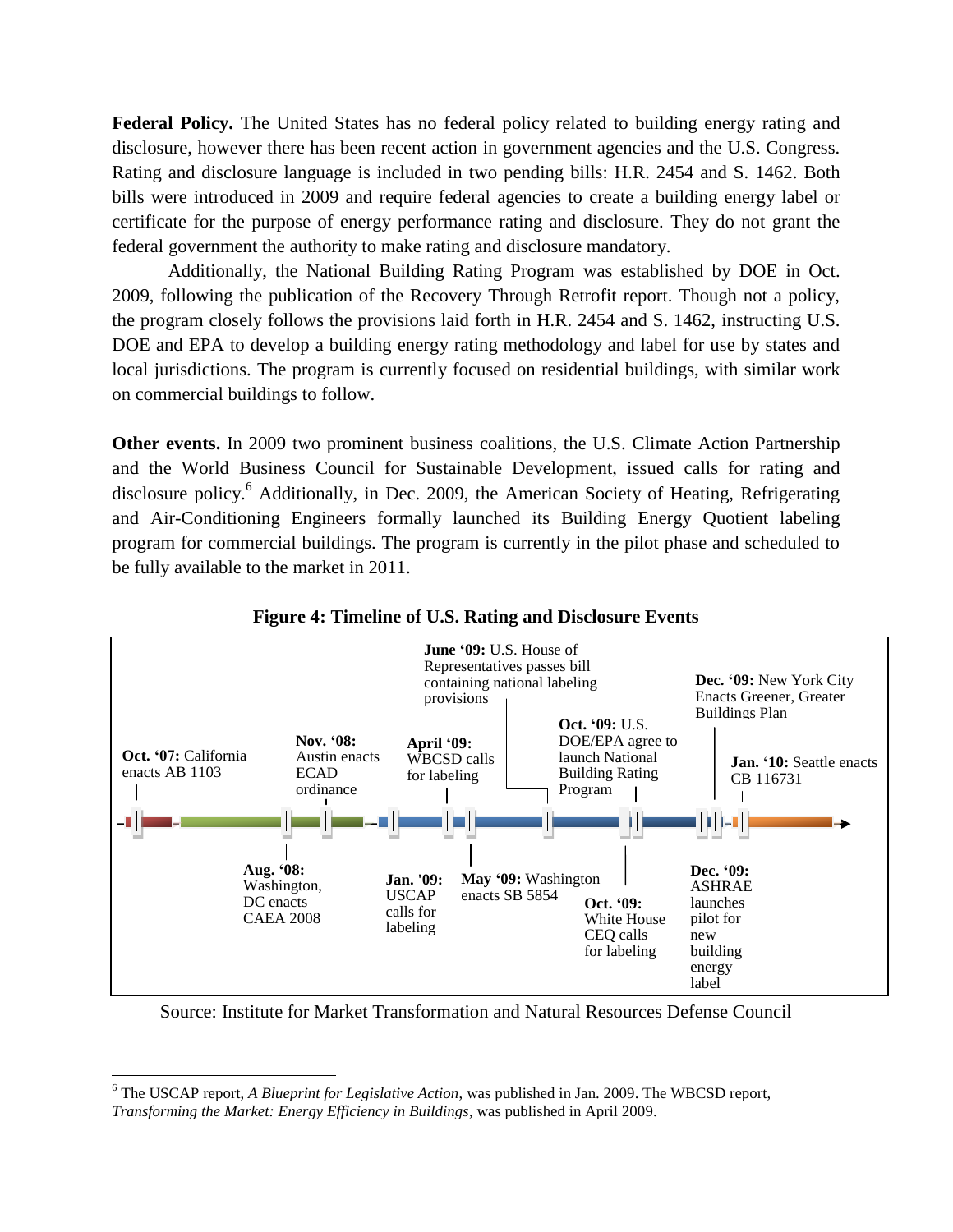### **Summary of U.S. Rating and Disclosure Policies**

**Austin, Texas.** The Austin City Council approved the Energy Conservation Audit and Disclosure Ordinance on Nov. 6, 2008. It requires rating and disclosure for nonresidential buildings and energy audits for homes and apartment complexes. Some multifamily buildings are also required to undergo energy retrofits.<sup>7</sup>

Nonresidential buildings greater than 10 years old must rate their energy performance by June 1, 2011 using Energy Star Portfolio Manager<sup>8</sup> or a free, online tool from Austin Energy, the municipal utility. Buildings less than 10 years old are required to rate their energy performance within 10 years of the completion of construction. Benchmarking data must be disclosed to prospective buyers prior to the completion of a sales transaction.

**California.** The state of California passed Assembly Bill 1103 in 2007, requiring the rating and disclosure of nonresidential buildings for the first time in the United States. California Governor Arnold Schwarzenegger signed the bill on Oct. 12, 2007.

AB 1103 requires building energy performance to be rated using Energy Star Portfolio Manager and disclosed to transaction counterparties prior to the completion of a sale, lease or financing agreement for the entire building. It also requires utilities to aggregate building energy data and upload it directly into Portfolio Manager upon the request of a building owner.

Implementation was delayed from Jan. 1, 2010 to Jan. 1, 2011 while the California Energy Commission engages in rulemaking. The most recent draft rules<sup>9</sup> call for a three-year, phased-in approach to compliance determined by building type and size. Notably, the minimum size threshold for building rating is much lower for some property types than is standard in other U.S. rating policies. Also, all Energy Star rating disclosures must be accompanied by a state disclosure report administered by the CEC.

**District of Columbia.** The Council of the District of Columbia passed the Clean and Affordable Energy Act of 2008 on July 15, 2008, requiring the annual energy rating and disclosure of nonresidential buildings. DC Mayor Adrian Fenty signed the Energy Act on Aug. 4, 2008.

The DC mandate was the first in the nation to require rating at scheduled intervals (rather than at the time of a transaction) and disclosure to the general public (rather than to transaction counterparties only,) which will occur via a public web site administered by the District of Columbia. The requirement affects nonresidential buildings greater than 50,000 square feet and is being phased-in over several years. Beginning in 2010, buildings greater than 200,000 square

<sup>&</sup>lt;sup>7</sup> "High energy-use" multifamily properties consuming more than 150% of the average multifamily energy use per square foot in Austin must make energy retrofits within 18 months to bring the property to within 110% of the average.

<sup>&</sup>lt;sup>8</sup> Portfolio Manager is an operational rating. It rates commercial buildings on a 1-100 scale relative to the energy efficiency of similar U.S. buildings. Building comparison data is derived from the Commercial Building Energy Consumption Survey (CBECS) administered by the Department of Energy's Energy Information Administration.

<sup>&</sup>lt;sup>9</sup> Issued August 5, 2009 by the California Energy Commission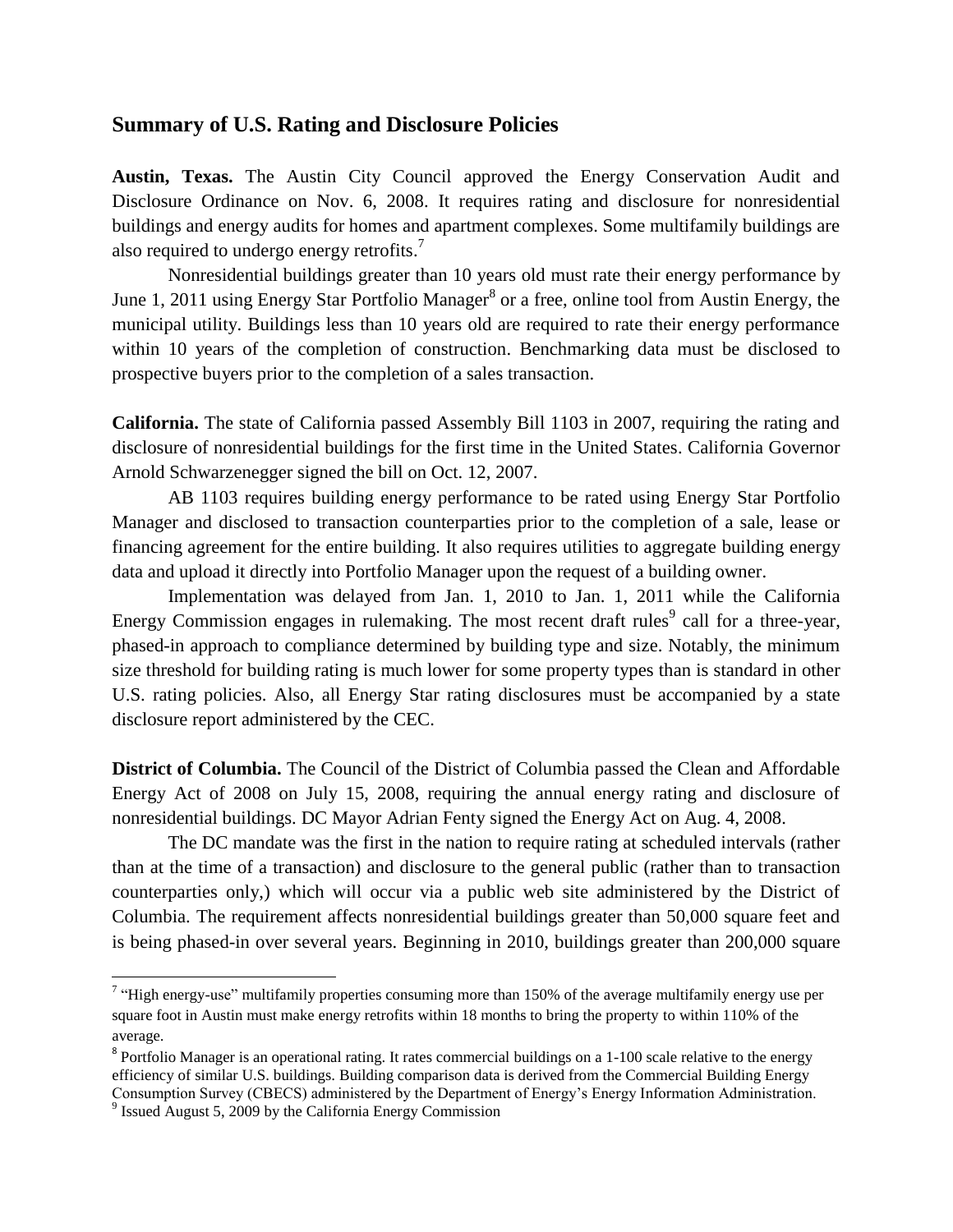feet must rate their energy performance using Energy Star Portfolio Manager. The size threshold decreases by 50,000 square feet each year until 2013, when all buildings greater than 50,000 square feet must be rated annually. The disclosure implementation schedule is structured the same as the rating implementation schedule, except it begins one year later.

Buildings owned or operated by the District of Columbia that are greater than 10,000 square feet in size were required to begin rating using Portfolio Manager in late 2009. The benchmarking data will be posted to the web site.

Additionally, newly constructed nonresidential buildings greater than 50,000 square feet that file construction permits on or after Jan. 1, 2012 must estimate and publicly disclose their energy performance using Energy Star Target Finder.<sup>10</sup> Those buildings must rate and disclose their energy performance annually using Portfolio Manager after the building delivers.

**New York City.** The New York City Council passed bill no. 476-A requiring the energy rating and disclosure of commercial and multifamily buildings on Dec. 9, 2009.<sup>11</sup> New York City Mayor Michael Bloomberg signed the bill on Dec. 28, 2009.

Nonresidential and multifamily buildings greater than 50,000 square feet in size must rate their energy performance annually using Energy Star Portfolio Manager. The initial deadline to benchmark is May 1, 2011. Benchmarking data will be posted to a public web site administered by New York City beginning Sept. 1, 2012 for nonresidential buildings and beginning Sept. 1, 2013 for multifamily buildings.

Buildings greater than 10,000 square feet owned or fully leased by the New York City government must rate their energy performance annually using Portfolio Manager beginning May 1, 2010. Benchmarking data will be posted to the web site.

**Washington.** The state of Washington passed SB 5454 in 2009. It requires rating for nonresidential buildings and disclosure to prospective buyers, lessees and lenders prior to the closing of a transaction.<sup>12</sup> Washington Governor Chris Gregoire signed the bill on May 8, 2009.

Nonresidential buildings greater than 50,000 square feet must rate and disclose using Portfolio Manager beginning Jan. 1, 2011, while buildings greater than 10,000 square feet must rate and disclose beginning Jan. 1, 2012. Beginning this year, utilities were required to upload utility data directly into Portfolio Manager upon the request of a building owner.

Public buildings are subject to more comprehensive requirements. Ratings are required by July 1, 2010 and will become public. A preliminary energy audit is required for buildings with poor energy performance (a Portfolio Manager score of less than 50). If the audit identifies

l

 $10$  Target Finder is an asset rating. It rates commercial buildings on the same scale used by Portfolio Manager. Energy data for subject buildings is based on an energy simulation.

 $11$  The bill was one of four bills collectively known as the Greener, Greater Buildings Plan. The other bills require periodic building energy audits and retrocommissioning, lighting upgrades, sub metering of large tenant spaces and the establishment of a city building energy code. The rating and disclosure bill also requires water benchmarking.

 $12$  The bill also requires improvements to building energy codes and a report on home energy rating.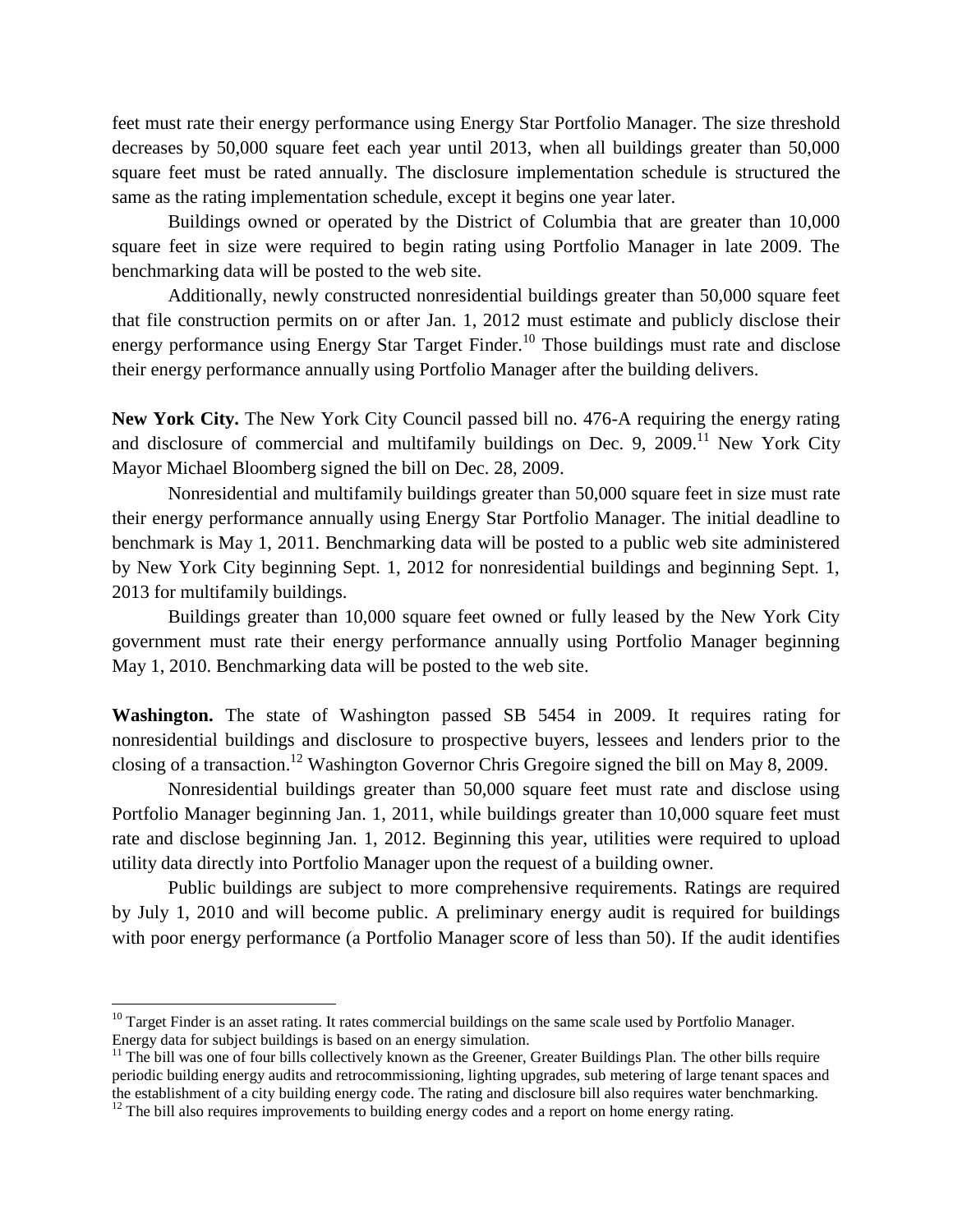cost-effective energy savings, an investment-grade energy audit is required by July 1, 2013 and cost-effective efficiency measures must be implemented by 2016.

Washington has also begun using building energy ratings to set minimum efficiency requirements for state leases in privately owned buildings. Starting Jan. 1, 2010, state agencies may not sign a new lease or renew space in a private building with an ENERGY STAR rating less than 75. Exceptions are permitted when a building owner agrees to undertake an energy audit and implement cost-effective upgrades within the first few years of a state lease.

**Seattle, Wash.** Less than a year after the state of Washington enacted its rating and disclosure legislation, Seattle passed a city ordinance that expands on the state law. Seattle City Council Bill 116731, passed on Jan. 25, 2010, requires annual rating for nonresidential buildings and multifamily buildings; the reporting of ratings to the city government; and the disclosure of ratings to current tenants in benchmarked buildings upon tenant request.

Buildings 50,000 square feet and greater will report ratings annually to the city beginning April 1, 2011, while buildings 10,000 square feet and greater will begin reporting April 1, 2012. Multifamily properties must report benchmarking data to the city annually beginning April 1, 2012. Seattle does not plan to post any rating data publicly.

## **A Rating and Disclosure Policy Framework**

There is great innovation occurring in U.S. rating and disclosure policy as state and local governments enact mandates with a variety of requirements and methods of implementation. This framework seeks to maximize the market transformation potential of building performance rating and disclosure policy by identifying best practices from current U.S. policies. Some ideas presented in the framework are not yet present in any U.S. policies.

**Rating System.** In the near-term, the most practical rating systems for use in policy are Energy Star Portfolio Manager for operational ratings and Energy Star Target Finder for asset ratings. Both rating systems are available online at no cost, although Target Finder requires an energy simulation. Portfolio Manager is already the most widely used voluntary commercial building energy rating tool in the U.S. marketplace, with more than 13 billion square feet of commercial floor space cumulatively rated over the past decade (EPA 2009, 2). All current U.S. rating and disclosure policies require Portfolio Manager. The District of Columbia also requires Target Finder ratings for new construction.

Not all building types can be rated using Portfolio Manager and Target Finder,  $^{13}$  however buildings that are ineligible for ratings can still generate weather-normalized energy use intensity data. This data can be compared against national average source energy use intensity and thus used as an indicator of relative efficiency.

<sup>&</sup>lt;sup>13</sup> Due to limitations in CBECS data.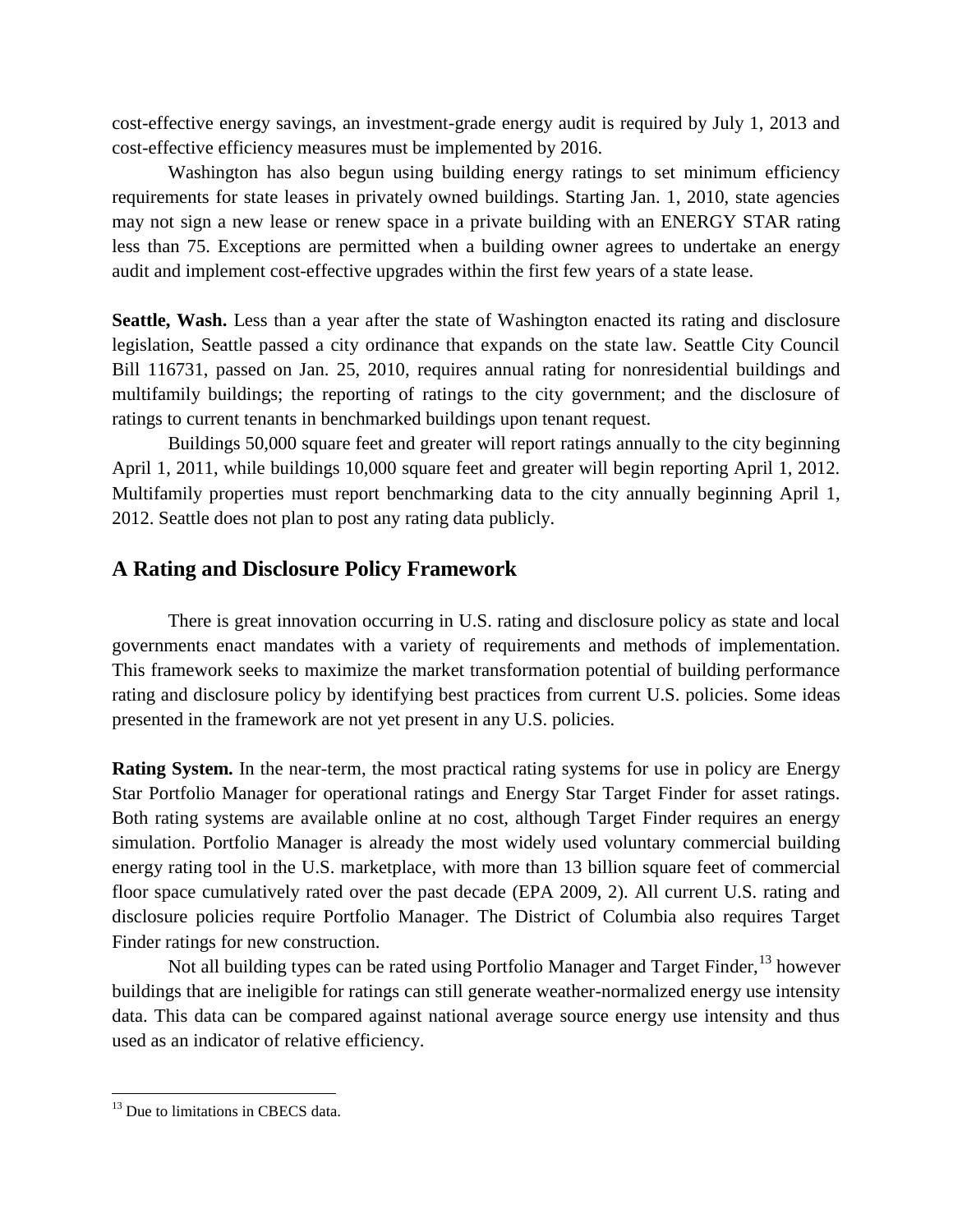In the mid-term and long-term, other rating tools should be evaluated as they become available. Operational ratings generated from building energy audits and accompanied by upgrade recommendations could be desirable, but the high cost of audits and the small number of auditors are significant barriers. The Commercial Energy Services Network (COMNET), a new program being developed to increase the accuracy and cost-effectiveness of building energy simulations and provide quality control mechanisms for third-party building energy assessors, may significantly enhance the feasibility of mandated asset ratings.

**Scope of ratings.** In the near-term, operational ratings should be required annually for existing buildings and asset ratings should be required for new construction, followed by annual operational ratings after the building has sufficient operational data. Wherever possible, asset and operational ratings should appear side-by-side to highlight similarities or inconsistencies in energy performance. Requiring both asset and operational ratings achieves market transformation goals related to transparency, feedback and accountability, and code compliance.

In the mid-term and long-term, asset ratings should be required for existing buildings, however this is currently cost prohibitive due to the high cost of energy simulations. Incentives may be useful to encourage voluntary asset ratings for existing buildings in the near-term.

**Disclosure of ratings.** Ratings should be published to a public web site and disclosed in all advertising materials for the sale or lease of a property. Ratings should also be disclosed directly to prospective buyers, lessees and financiers of a property at the time a contract is presented, as well as to current tenants in a rated building at least once every year. Local governments should collect all building rating data.

Disclosure to a public web site provides maximum building energy transparency to the real estate marketplace and the general public. Ratings for multiple years should be posted, providing recognition for buildings that have demonstrated rating improvement.

Disclosure in advertising materials<sup>14</sup> is critical for any transaction-based disclosures. Ratings will be more influential to the potential buyers, lessees and financiers of buildings if disclosed early in the process.

**Rating and disclosure implementation.** In general, rating and disclosure policies should focus on larger buildings where opportunities to reduce energy and greenhouse gas emissions are the greatest, however the potential sale, lease or financing of just a portion of a building should trigger the requirement. Policymakers should analyze their building stock to determine a feasible size cut-off for buildings subject to rating and disclosure requirements. Policies should also phase-in over multiple years according to building size, with larger buildings subject to rating and disclosure requirements before smaller buildings. This gives the market time to rate buildings and make desired improvements before ratings become public. It may also reduce compliance issues.

 $14$  This may include listing services and most print and web collateral generated by real estate brokers.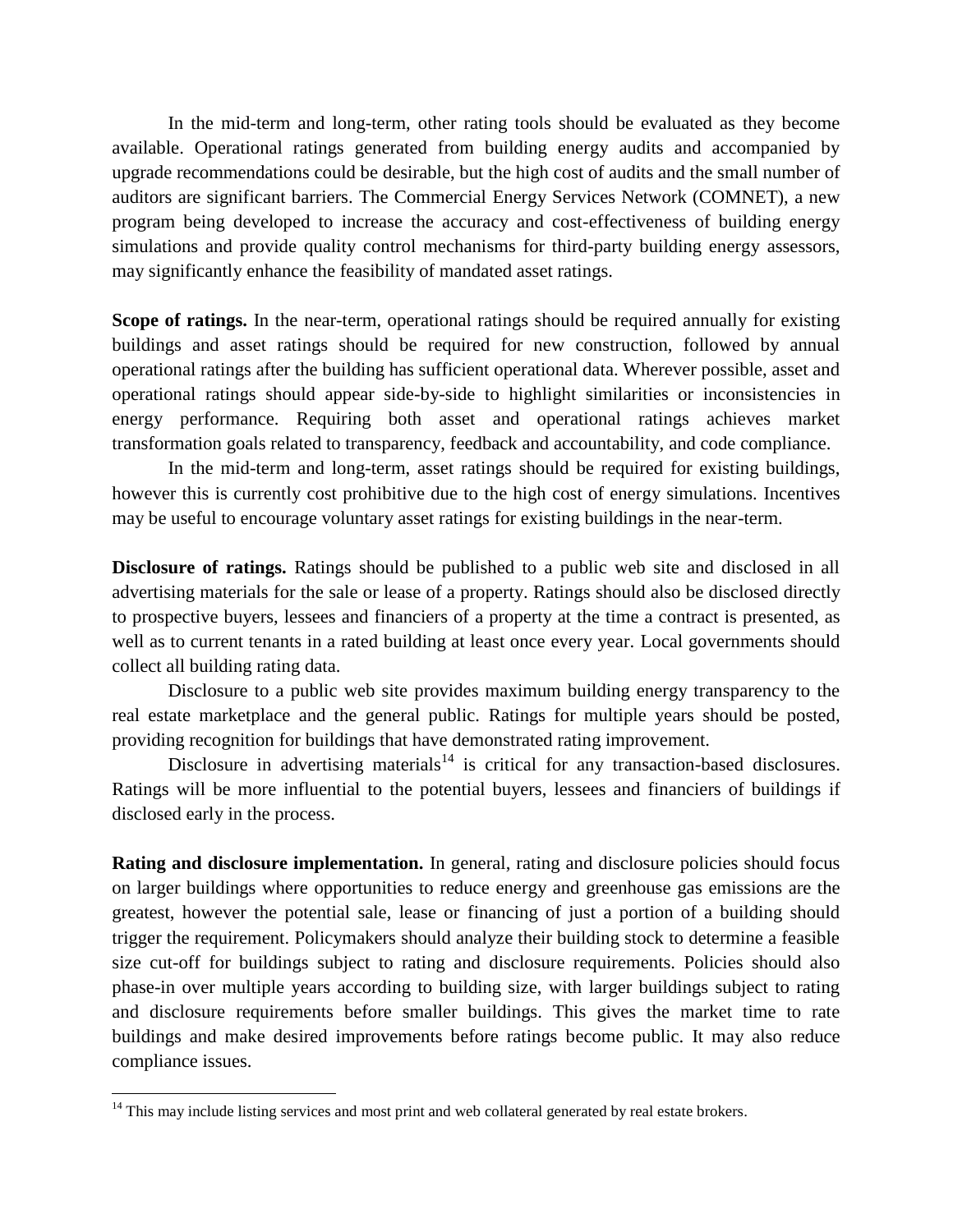**Enforcement.** Governments administering rating and disclosure policies should develop quality control and enforcement mechanisms. These may include random audits of rating accuracy and disclosure compliance, third-party verification of ratings, and fines for non compliance.

**Public buildings.** Buildings owned or partially or fully leased by government agencies should be required to rate and disclose energy performance before privately owned buildings. Public buildings should also be required to make cost-effective energy improvements based on an energy audit, which would be triggered by a low Energy Star rating.

**Other requirements.** Where Energy Star Portfolio Manager is used for operational ratings, utilities should be required to aggregate energy meters in buildings and automatically upload utility data in Portfolio Manager, upon the request of a building owner. This is particularly helpful to owners of multi-tenant buildings where the owner would otherwise have to manually aggregate utility data. It also preserves the privacy of tenant utility data.

Additionally, governments should lease space only in buildings that achieve high ratings. In this way, governments can leverage their purchasing power to encourage rating improvements and reward energy-efficient buildings. It could also persuade private companies to set similar rating minimums for their leased space.

## **Conclusion**

U.S. policymakers are beginning to embrace building energy performance rating and disclosure policies to encourage energy and greenhouse gas emissions reductions in existing buildings. By overcoming informational roadblocks, rating and disclosure policies can help the real estate market factor energy efficiency into building valuation and catalyze demand for more efficient buildings. Governments can use ratings to gain knowledge about the energy consumption of their buildings and translate that knowledge into effective building policies and practices. Stakeholders can leverage ratings to align building design and operation to maximize energy efficiency. Code officials may soon use ratings as a tool to streamline building energy code compliance.

As unique policies continue to emerge in states and cities, policymakers should collaborate to share innovative policy approaches, best practices, challenges, and eventually, empirical data on the effectiveness of their policies. In this way, rating and disclosure policies can become even more transformative.

## **References**

Choi Granade, H., Creyts, J., Derkach, A., Farese, P., Nyquist, S., and Ostrowski, K. 2009.*Unlocking Energy Efficiency in the U.S. Economy*. McKinsey & Co.